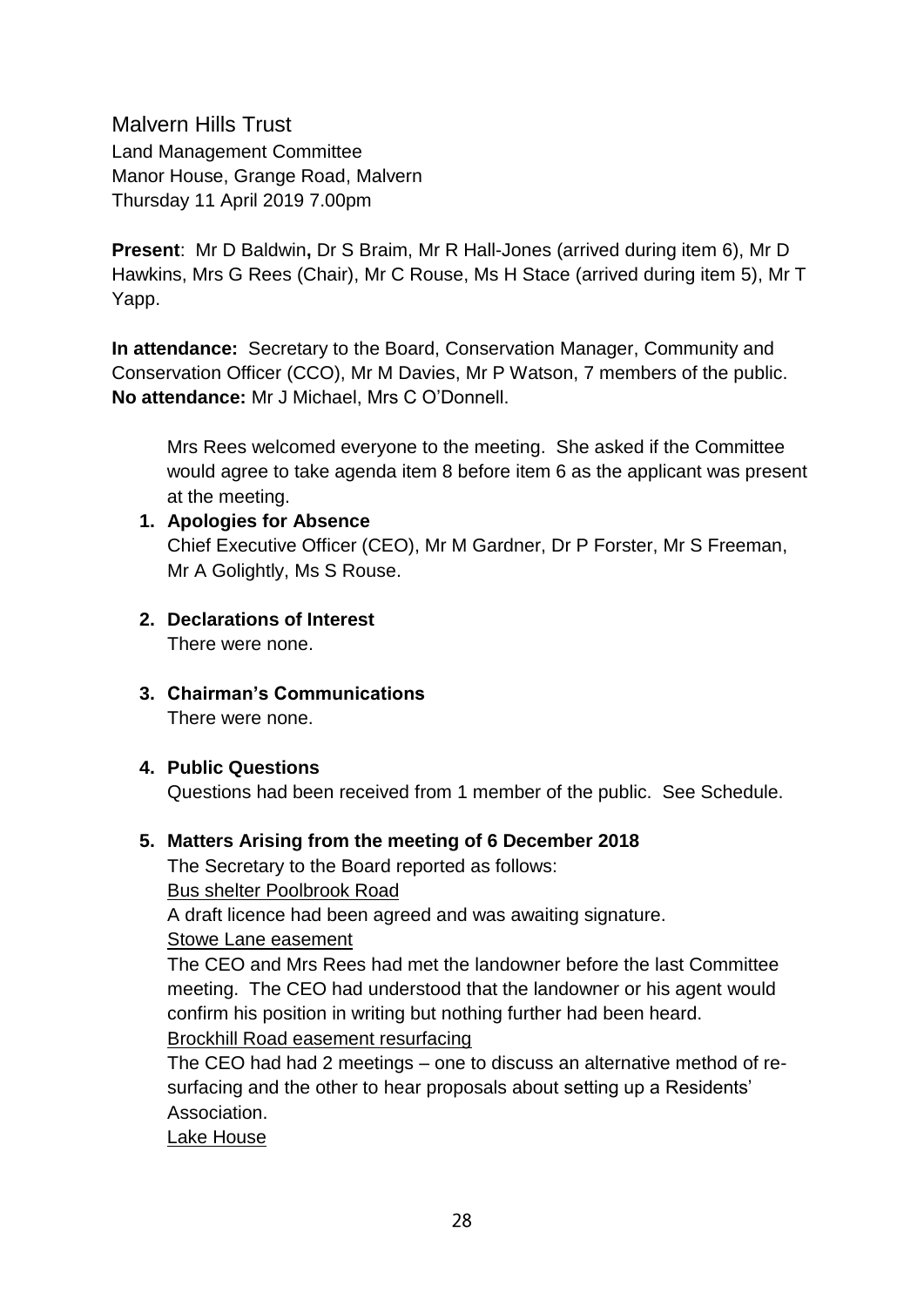Mr Frost had put in a new planning application to remove the conditions contained in a s106 agreement linked to his previous planning permission.<sup>1</sup> Mr Frost had not been in touch. If the planning permission was granted, that would establish uses for the property for which Mr Frost did not have an easement. The Secretary to the Board's view was that if that happened, the Trust would have to take action to ensure the easements were not being used for unauthorised purposes.

Wall at North Malvern

The work would be carried out on 13 April.

Belvedere Shelter

The CEO was trying to obtain a start date from the builders.

Car park ticket machines

These would be installed after Easter, probably in the week commencing 29 April.

# British Camp toilets

The septic tank was being emptied regularly. The CEO had obtained one quote for a self-contained treatment unit but everything was on hold until the question of ongoing maintenance was resolved with Herefordshire Council. This would not be dealt with until after the election in May. A water leak had also been discovered at the meter. That had been repaired and may have been contributing to the drainage problem.

The Purlieu

Herefordshire Council had put in a refuge for a bulk bin half way down, but no bin had been installed.

The Conservation Manager confirmed that there had been a meeting for landowners at Eastnor to talk about potential issues arising from the spread of wild boar.

# 6. **Easement Pound Bank Road**(agenda item 8)

The Secretary to the Board went through the paper, which set out the relevant considerations. She pointed out that Mr Zikking's planning permission required the first 5 metres of the easement (measured from the carriageway) to be surfaced in a bound material. In order for him to comply with this condition the Trust's standard conditions for easements would have to be varied. Mr Zikking's planning permission was for a stone surface and there was also a planning condition requiring approval of drainage arrangements. The Conservation Manager confirmed that he had no concerns.

On the proposal of Mr Baldwin, seconded by Mr Rouse it was **RESOLVED** (with 1 abstention as Mr Hall-Jones had not been present throughout the debate) that the Land Management Committee recommend to Board that the application for an easement be approved subject to:

• The existing footpath be taken up and replaced with turf and

<sup>&</sup>lt;sup>1</sup> 07/00872/FUL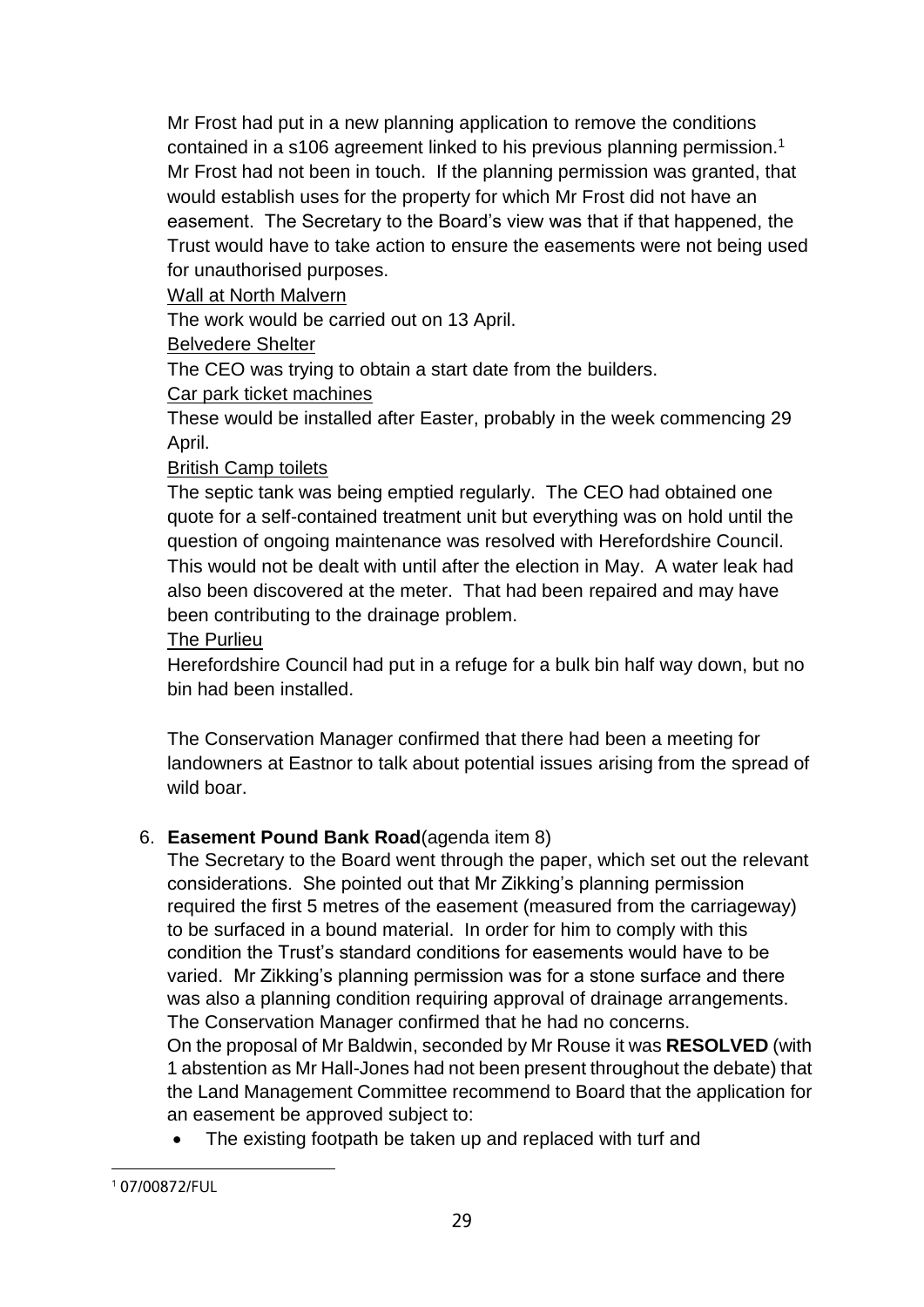the Trust's standard conditions as annexed to the Easement Policy with the exception that the applicant be permitted to use a binding material either for the whole of the drive or the 5 m nearest the carriageway, such material to be approved by the CEO before installation

because of the urban location of the easement and in order that the applicant could comply with his planning permission.

Mr Zikking and another member of the public left the meeting.

# **7. Easement 2 Spa Cottage** (agenda item 6)

The Secretary to the Board reiterated that the matter was not for decision at this meeting. She went through the paper. Because of the length of the easement and the engineering works required, the CEO had asked the applicant whether it might be helpful to get a Committee view on the principle of permitting the easement before the applicant incurred significant costs. Issues which had been raised at the site meeting had been noted as follows:

- Drainage
- Use of sleepers for retaining walls and whether this was in keeping
- An engineering drawing would be required to ensure the proposed structures to retain the earthworks were adequate
- The drop above the turning circle would require safety fencing
- Excavation of the turning circle would cause damage to the nearby tree roots, possibly resulting in their loss
- Steps by the turning area were shown but the levelling of the ground might result in more steps than was indicated on the drawing
- Was there an alternative route along the fence line?
- Would a larger turning area be required in practice?

When the new property was being built, the owner had asked to create a track and put in a parking area whilst the building works were ongoing, which was similar to the current application. The Conservation Manager had not been prepared to give consent, as he did not think it was suitable. The applicant then proposed using powered wheelbarrows, and this enabled the building works to go ahead. The Conservation Manager felt the proposed earthworks were significant, would take away part of the hillside and would have a significant effect on the landscape and the local ecology. He was not in favour of granting this easement.

The Committee commented:

- the current drawing did not give sufficient information
- there would be a significant loss of land
- the Trust should not be permitting digging out of the hillside
- a significant amount of earthworks would be required, with a large retaining wall
- in principle it would be perfectly proper to help the owner to get a vehicular access, but the engineering works seemed excessive
- consideration had been given to whether the track could be relocated but this did not appear feasible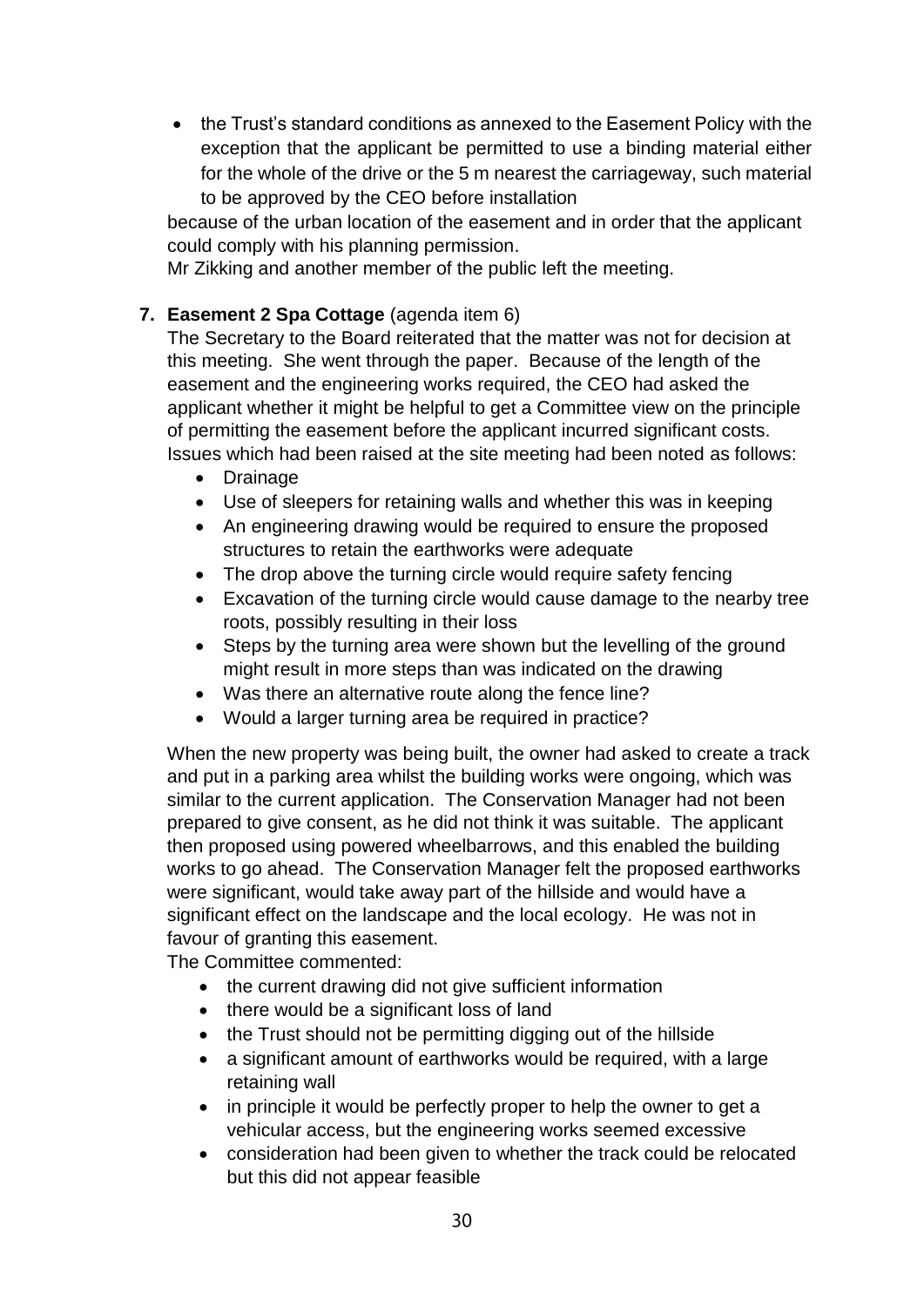The Secretary to the Board said that the issue before the Committee was whether, given the amount of engineering work which would be involved, they might grant the application if they had a more detailed application (which would mean the applicant would have to incur significant professional fees) or whether they would not consider granting the easement in any circumstances. On the proposal of Mr Hall-Jones, seconded by Mr Hawkins it was **RESOLVED** (with one abstention) that from the evidence available, the Committee could not see any way in which an easement along these lines could be approved.

#### **8. Easement Ridgeway, Beacon Road** (agenda item7)

The Secretary to the Board went through the paper. This was a request for a 3m extension to the existing easement, along a pre-existing track. It would result in the loss of a very narrow strip between the track and the section of wall which was to be removed. The strip was of no ecological significance, and the effect on the natural aspect would not be significant. The standard easement conditions would apply to the surfacing of the narrow strip. Mr Hall-Jones suggested (although it was not strictly a matter for the Trust) that the access might be more attractive if the new gate pillar could be built in Malvern stone,. Mr Watson asked if the residents could not turn at the top of the track. On the proposal of Mr Baldwin, seconded by Dr Braim, it was **RESOLVED** unanimously to recommend to the Board that the existing easement be varied to extend the access over a further 3m of the track. The revised easement to be confirmed by deed of grant at the applicants' cost.

## **9. Visitor Survey results**

The CCO went through the paper.

In addition, she read out the analysis of where overnight visitors to the area were from. She said that the AONB were looking at using the report from the Health and Wellbeing perspective. The CEO and the CCO were looking into setting up a count to establish visitor numbers.

Mrs Rees thanked the CCO for the work she had done on the Mountain Biking Campaign.

The Events Programme was now available. It would be possible to set up events for Board members if there was a demand.

## **10.Donkey Shed**

The Secretary to the Board provided amended drawings. She went through the paper. The aim was to restore what was believed to be the last remaining donkey shed on the Hills. A planning application would be submitted once a bat survey had been completed. Mr Baldwin asked how much the budget was. The Secretary to the Board said she understood that the intention was to seek grant funding.

## **11.Project progress update**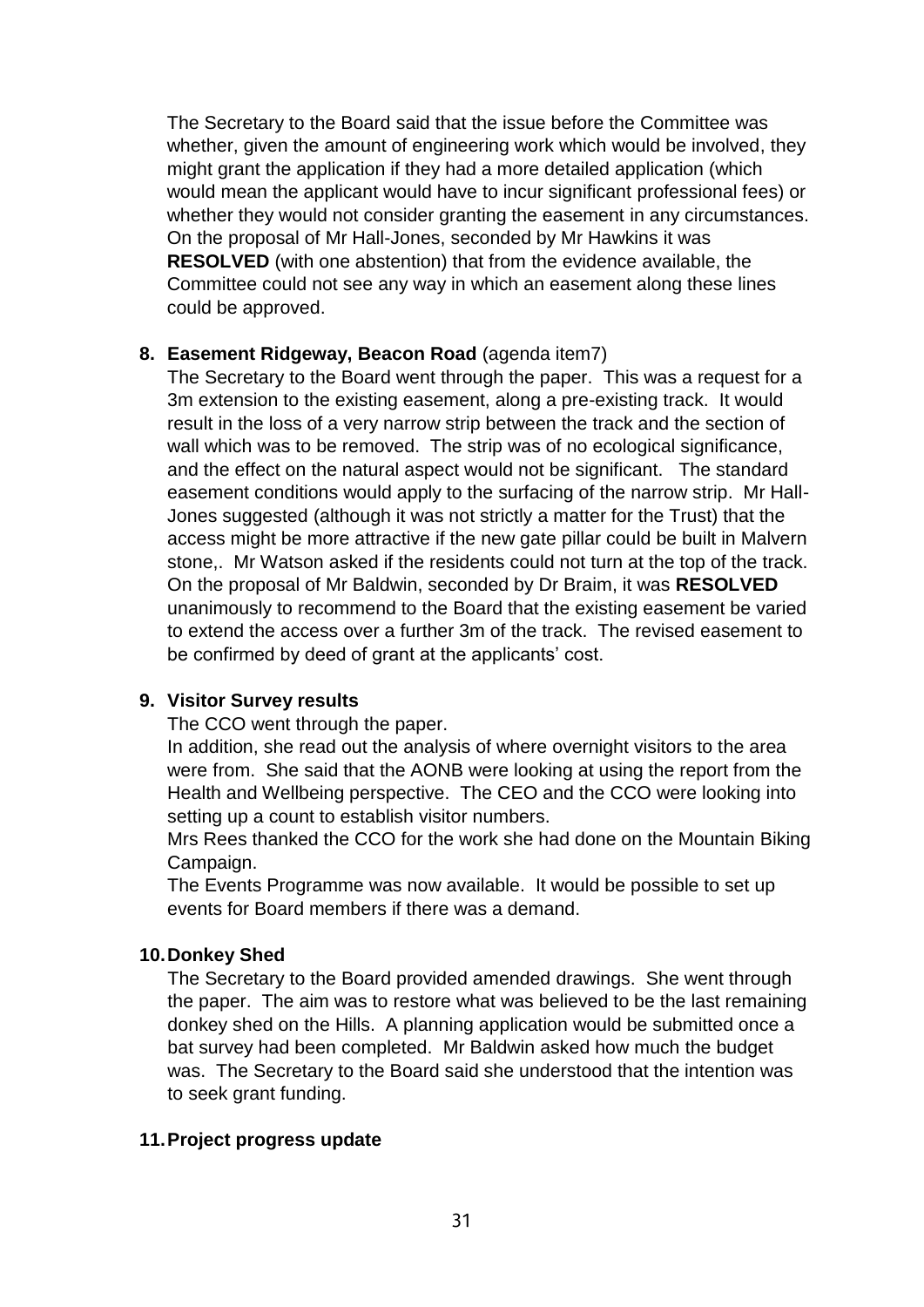The Conservation Manager highlighted the key points and said, in relation to the paths' restoration project, that it was intended in the coming year to carry out work on the path leading south from Gardiner's Quarry, and to some of the bridleways on Link Common. The CCO reported that the route cards for all 3 waymarked mountain bike routes had been completed, and the publicity for the third route would be launched on 15 April. All the practical work on the mountain bike campaign had been finished.

The tender documents for the work at the Community Woodland were in preparation.

The Conservation Manager said that the necessary consents were now in place to carry out the delayed British Camp repairs. There would be a trial repair using the selected materials within the next week. Signs would be in place to explain the work which was going on.

Coppicing at Park Wood would cease to be part of the Projects' Report as they were now part of the Countryside Stewardship Scheme. A new coppicer had been working on a trial basis over the winter, and would be offered a longer term licence.

The contractor was two thirds of the way through recording the veteran trees on the MHT holding.

Mr Rouse asked if Tank Quarry car park could be re-opened for the summer. The CEO was going to check if it appeared safe to do so. Mr Hawkins suggested signing St Ann's Well from the Wyche Road.

### **12.To set up working group to review Easement process**

On the proposal of Mr Hall-Jones, seconded by Dr Braim, it was **RESOLVED** to set up a working group to review the easement process comprising Mrs Rees, Dr Braim, Mr Davies, Mr Penn, Mr Cordey and an officer.

## **13.Graziers' Report**

There was no report.

#### **14.Conservation Manager's report**

The Conservation Manager had prepared a presentation to accompany his report.

Severn Trent had put in some steps without permission on the Shire Ditch (SSSI and Scheduled Monument). These had been removed.

As part of the new Stewardship scheme, MHT had to deliver certain works within the first two years of the scheme (referred to as capital works in the scheme). These included the installation of drinking troughs, the first of which had been put in on Ballard's Land. Another item was crown reduction work to veteran trees to help preserve them.

The Land Management Plan identified a task to improve access to notable geological features. Earth Heritage Trust had helped to identify 10 sites most in need of attention. A grant of £9,000 had been obtained to pay for a contractor to carry out the work.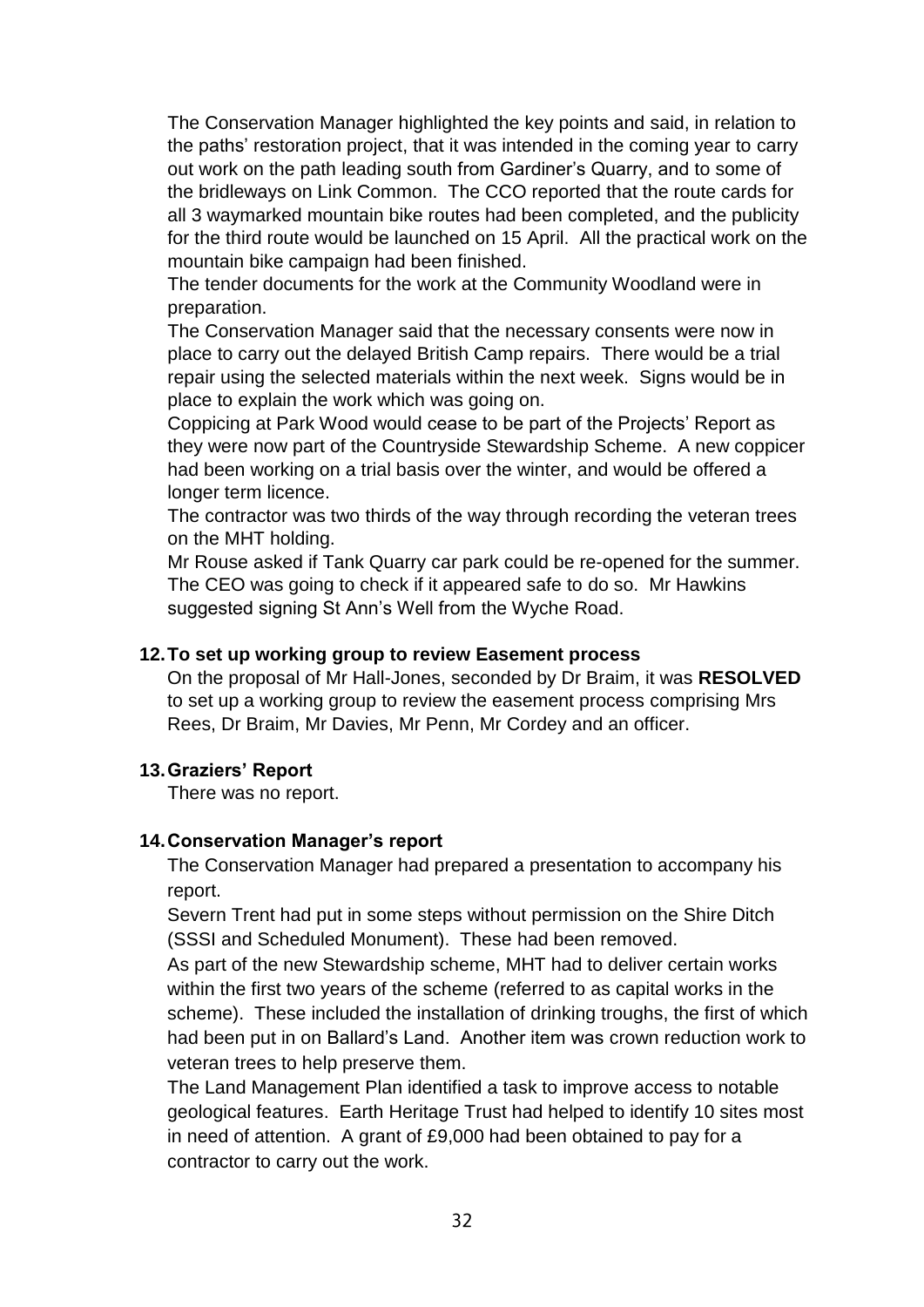There was also funding in the scheme for woodland works. This included clearing the laurel in the North Malvern perimeter woodlands. This was being achieved by injecting herbicide into the shrubs.

The Conservation Manager illustrated the scrub clearance which had been carried out at Eight Oaks at Castlemorton, and the clearance of secondary growth of sycamores at Happy Valley. Some trees would be planted in Happy Valley to enhance the Victorian sycamore avenue. Notices had been displayed explaining to the public about the work which was being carried out. The work which MHT was contractually obliged to carry out on the newly acquired land at Holywell Road had been completed.

After consulting the active commoners at Castlemorton, a short term licence had been given to one of the graziers to enable him to use part of the newly acquired land at Castlemorton during the lambing season. The grazier was very grateful to the Board for allowing this use.

The Conservation Manager explained that there were some opportunities to enhance the landscape on the new land. Additional hedging would be planted together with about 20 oak standards. He hoped to get grant funding for this. He had investigated the names of the fields on the tithe map, but they were not of any great interest. He suggested renaming them after recently deceased friends of the Trust – Brook's Meadow after Dudley Brook, Plant's Piece after John Plant and Snooks' Field after Med Snooks. The Committee agreed that this was a good idea and the Conservation Manager would get in touch with the families to seek their agreement.

The Conservation Manager explained about mapping supplements for the Malvern Hills SSSI. The SSSI notification set out what was important on the site. The previous accompanying mapping dated from 1982 and gave very broad habitat information. New maps had been prepared which portrayed more accurately the habitat and gave updated information. Photographs were included which defined more clearly the habitat classes. This would be a great help for land management planning. The Conservation Manager suggested putting the information on the web site, as supporting material for the Land Management Plan.

#### **15.Matters for future consideration**

There were none.

#### **16.Urgent business**

There was none.

#### **17.Date of next meeting** 11 July 2019 **The meeting closed at 9pm**